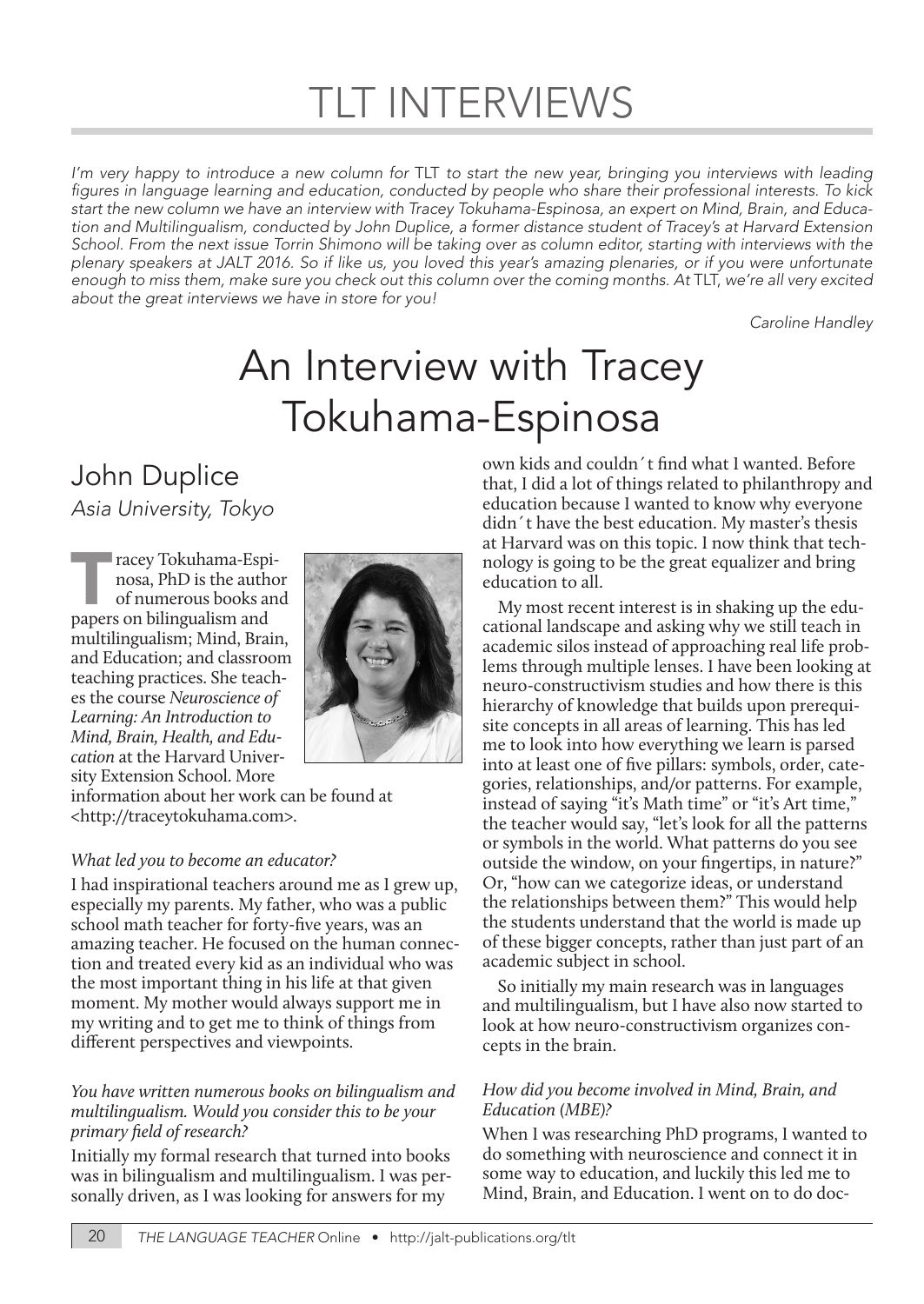toral research where I identified the main people in the field of MBE and invited them to participate in a Delphi panel survey. This meant that I asked the leaders of the field various questions, collected their answers and the evidence they suggested from their individual disciplines (neuroscience, psychology and education) and proposed the guidelines, standards and goals of the emerging field.

In 2007, the first MBE meeting in the world took place in Austin, Texas. I went to the meeting to find out how serious this movement was and discovered it was both international and transdisciplinary. There were already loose organizations of researchers in many countries around the world, but this meeting brought people together. It was there that I thought this was where education was heading. I then finished my doctorate, and my first book on MBE spun off from my dissertation and the work with the Delphi panel. I feel I was there at the ground level, observing the gurus of the field and asking them the right questions to establish the parameters of the new society efforts.

Since the  $10<sup>th</sup> MBE$  anniversary meeting, I have started a new Delphi panel survey to see what changes have occurred over the past decade. It is very interesting to see how this field has morphed since the first meeting in 2007. There are twice as many people on the Delphi as my original study, which in itself shows the growth of the field.

## *For educators who are not familiar with Mind, Brain, and Education, how would you describe the field?*

I would start off by saying teaching is the most important job in society. It is also an art and a science that is still very young relative to many other fields like biology, history, and philosophy that are thousands of years old. Formal teacher training as a field is only about 125 years old. MBE is the merging of different fields that have different perspectives and problems or ask different questions. More specifically it is the merging of neuroscience, psychology, and education to get a better understanding and better prepare educators, researchers, and psychologists.

*In your 2011 book* Mind, Brain, and Education Science *you provide an excellent introduction to MBE. How have things changed in the field since then?* One of the biggest and most positive things is that technology continues to give us more and better information about what is going on in the brain. For example, mindfulness studies are very popular in education these days. In 2011 we didn't have the technology to piece it together and understand

what is going on in your brain during mindfulness meditation, but we do now.

Secondly, I'd say we have more consensus on what is truly "garbage" and should be considered neuro-myths and avoided at all costs in education. These false beliefs about the brain and intelligence, such as left- and right-brain learners, learning styles, and the belief in multi-tasking, do harm to students, and they should have no place in modern classrooms.

Finally, the most surprising thing is that in the first Delphi in 2007 there were only five things that everyone agreed upon, such as plasticity lasts throughout the lifespan and all new learning passes through the filter of prior experience. That number has increased because so much new research has been done meaning more can be taught to teachers to help them in their classrooms. Specifically, there is much better "bookend" evidence on what is supported by evidence and what is false, or a neuromyth. Much of this is thanks to technology.

*Are there any other books that either you or others have written that you would recommend for language educators interested in MBE?*

- *• Making Classrooms Better: 50 Practical Applications of Mind, Brain, and Education Science* by Tracey Tokuhama-Espinosa
- *• Visible Learning for Teachers* by John Hattie
- *• Making Thinking Visible* by Ron Ritchhart, Mark Church, and Karin Morrison
- *• How People Learn* by National Research Council–a new edition of this classic text will be coming out next year

*You were a plenary speaker at the FAB8 NeuroELT conference in Kyoto in 2015 and gave a virtual presentation at the CALL/Brain SIG joint conference in 2016. Do you have any thoughts on why there is such a growing interest in neuroscience among language educators in Japan?* 

There is a growing interest around the world in how the brain learns best. You could say that MBE has gone through three phases. The first phase asked, "what does the brain really have to do with learning?" and introduced neuroscience to educational practice. The second phase had teachers who realized that the brain is important, but this was a phase of misinformation in which the popular press filled in the gaps in the science. This is when many of the neuro-myths came into being, due to people trying to dummy-down and over-generalize information. We are now at the stage where researchers can communicate with general audiences and

**JALT PRAXIS** 

**JALT FOCUS**